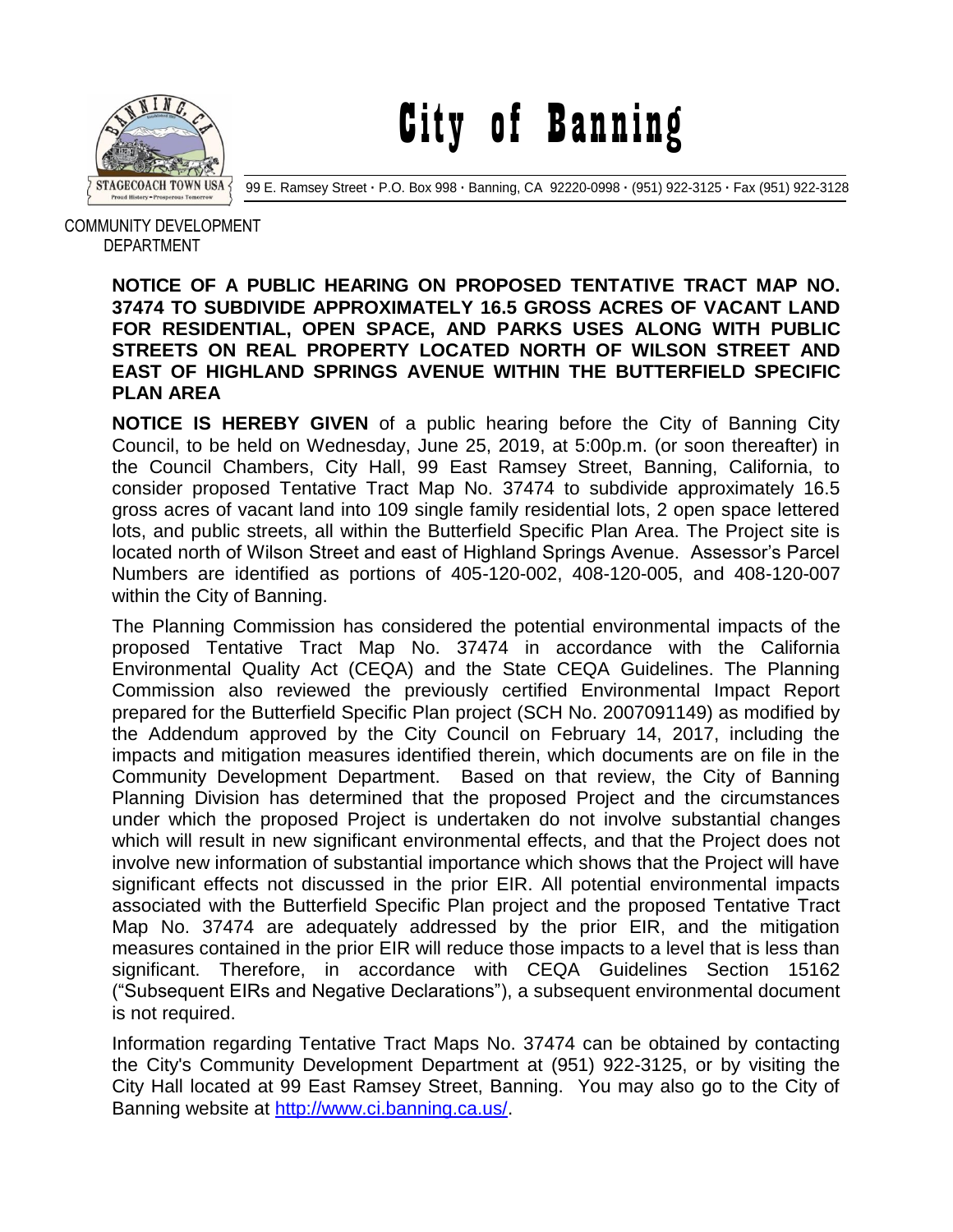All parties interested in speaking either in support of or in opposition of this item are invited to attend said hearing, or to send their written comments to the Community Development Department, City of Banning at P.O. Box 998, Banning, California, 92220. If you challenge the proposed Tentative Tract Map No. 37474 in court, you may be limited to raising only those issues you or someone else raised in written correspondence delivered to the Planning Commission at, or prior to, the public hearing, or, you or someone else raised at the public hearing described in this Notice (Cal. Gov. Code, § 65009).

BY ORDER OF THE COMMUNITY DEVELOPMENT DIRECTOR OF THE CITY OF BANNING, CALIFORNIA

Adam B. Rush, M.A., AICP **Dated:** June 11, 2019 Community Development Director **Publish: June 14, 2019**